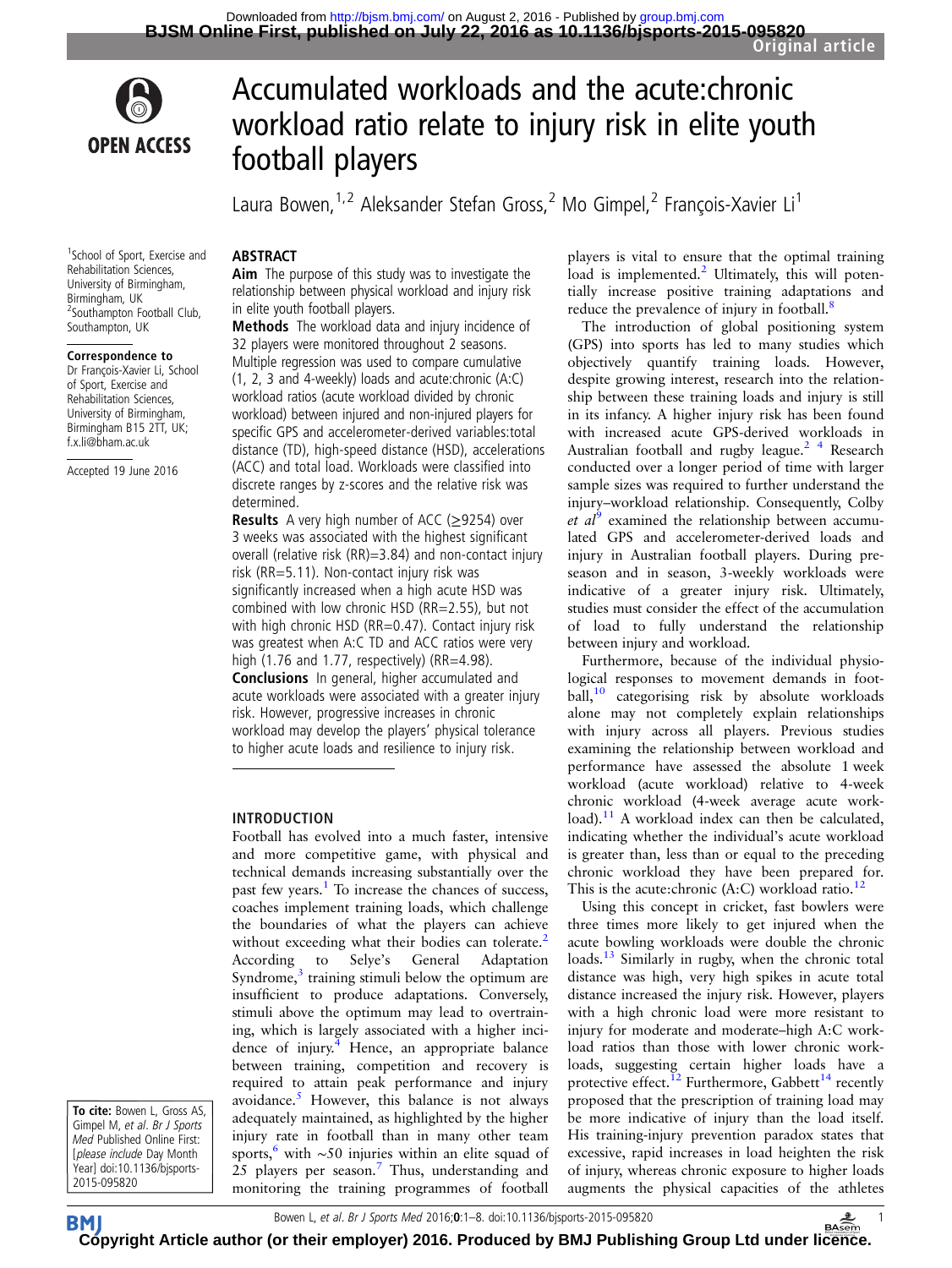making them more resilient to injury, while also enhancing performance. Thus, the assessment of the A:C workload ratio, for high and low chronic loads, may provide a more comprehensive prediction of injury risk than absolute workload alone. Evidence of this has been recently demonstrated in A-League football, where metres per minute in the 1 and 4 weeks prior to injury were significantly higher than the seasonal average.<sup>[15](#page-7-0)</sup> Although this was the first study to examine the relationship between GPS-derived workloads and injury in football, only 16 injuries were analysed and match data were not recorded, consequently warranting further research.

Despite the inflated injury incidence $<sup>6</sup>$  and physical demands</sup> of the sport, $\frac{1}{1}$  $\frac{1}{1}$  $\frac{1}{1}$  to date, there is very limited research exploring the contribution of GPS-derived/accelerometer-derived load monitoring to injury prediction in football. Furthermore, no studies have examined the contribution of accumulated workloads and A:C workload ratios to injury risk. Therefore, this study aimed to examine the relationships between accumulated workloads and A:C workload ratios with injury risk in elite youth football players across two seasons.

## METHODS

#### Participants

Data were collected from elite youth football players (n=32) from one English Premier League category 1 academy (age: 17.3  $\pm 0.9$  years, stature:  $180.0 \pm 7.3$  cm, body mass:  $74.1 \pm 7.0$  kg). The players trained on a full-time basis and played competitive fixtures within the Under 18 or Under 21 Premier League during the 2013–2014 and 2014–2015 seasons. Twenty (63%) participants competed in both seasons and 12 (38%) participants competed in one season—resulting in 52 individual football seasons. Goalkeepers were excluded from the study due to the different nature of their activity. Ethical approval was obtained from the Research Ethics Committee of The University of Birmingham.

#### Quantifying workload

Workload was quantified using GPS, with data collected from all on-pitch training sessions and matches. The GPS units (Viper V.2, StatSports, Ireland) were placed between the scapulae of the players in bespoke vests. These units sampled at 10 Hz and the accelerometers at 100 Hz. Following each session, the data were downloaded using the specialised analysis software (Viper, V.2.1.3.0).

For sessions when GPS data were unavailable for a participant  $(n=480 \text{ of } 12 \frac{117}{3}; 4\%)$  because he was not wearing a unit, he could not complete the entire session or the data were deemed unreliable due to the intermittent satellite signal; the data were estimated as follows:

Main training session data were estimated by calculating squad averages for drills completed.

Game data were estimated using individual season game averages (from a minimum of three matches) while considering individual game time.

The variables defined in table 1 were selected for use in this study due to their relevance to running loads (and potential injury). All the variables were obtained from the StatSports software (Viper).

## Definition of injury

Injury information was classified by the academy doctor and senior chartered physiotherapists, collated, then updated in the club's database. A recordable injury was defined as one that caused any absence from future football participation.<sup>16</sup> Injuries were classified as follows: minimal (1–3 days of football activity missed), mild (4–7 days of football activity missed), moderate (1–4 weeks of football activity missed) or severe (4+ weeks of football activity missed).<sup>[16](#page-7-0)</sup>

Injuries were also categorised by injury type (description) and body site (injury location). The mechanism in which a participant acquired an injury was also classified as being non-contact or contact in nature.

#### Data analyses

Data were categorised in weekly blocks from Monday to Sunday. Every time a player participated in a training session or match, and data were analysed in two ways. First, the previous 1-weekly, 2-weekly, 3-weekly and 4-weekly loads were calculated. The loads were then classified into discrete ranges from very low through to very high using  $z$ -scores<sup>[17](#page-7-0)</sup> [\(table 2\)](#page-2-0). The relationships between these weekly cumulative loads and subsequent injury were investigated.

Second, acute workload was calculated as 1-week load and chronic workload as the 4-week rolling average acute workload. The A:C workload ratio was calculated by dividing the acute workload by the chronic workload.<sup>13</sup> A value of  $>1$  represents an acute workload greater than the chronic workload and vice versa. Chronic workloads were also separated into high and low categories by the median score for each variable.<sup>[12](#page-7-0)</sup> From this, injury–workload relationships between A:C ratios combined with high and low chronic workloads were analysed. As with accumulated workloads, the ratios were categorised based on z-scores ([table 3\)](#page-3-0).

#### Statistical analyses

The analysis was performed in a manner similar to the previous work of Colby et  $al^9$  $al^9$  and Hulin et al.<sup>[12](#page-7-0)</sup> Injury incidence was determined by dividing total number of injuries by the 'on-legs' exposure time and reported as rates per 1000 hours. Injury risks were calculated as the number of injuries sustained relative to the number of exposures to each workload

| Variable                                                                                                          | <b>Definition</b>                                                                                                                                                                                                                                                                                                                                                                                                                                          |
|-------------------------------------------------------------------------------------------------------------------|------------------------------------------------------------------------------------------------------------------------------------------------------------------------------------------------------------------------------------------------------------------------------------------------------------------------------------------------------------------------------------------------------------------------------------------------------------|
| TD                                                                                                                | Total distance covered (m): this includes walking, jogging, fast running and sprinting                                                                                                                                                                                                                                                                                                                                                                     |
| <b>HSD</b>                                                                                                        | Total distance covered (m) above 20 km/h                                                                                                                                                                                                                                                                                                                                                                                                                   |
| <b>TL</b>                                                                                                         | Total of the forces on the player over the entire session based on accelerometer data alone<br>$\sqrt{((\text{aca}_{t=i+1}-\text{aca}_{t=i})},+(\text{acl}_{t=i+1}-\text{acl}_{t=i}),+(\text{acv}_{t=i+1}-\text{acv}_{t=i}),$<br>where aca is acceleration along the anterior-posterior axis, acl is acceleration along the lateral axis and acv is<br>acceleration along the vertical axis, i is current time and t is time. This is then scaled by 1000. |
| <b>ACC</b>                                                                                                        | A change in GPS speed data for at least half a second with maximum acceleration in the period of at least 0.5 m/s/s                                                                                                                                                                                                                                                                                                                                        |
| ACC, accelerations; GPS, global positioning system; HSD, high-speed distance; TD, total distance; TL, total load. |                                                                                                                                                                                                                                                                                                                                                                                                                                                            |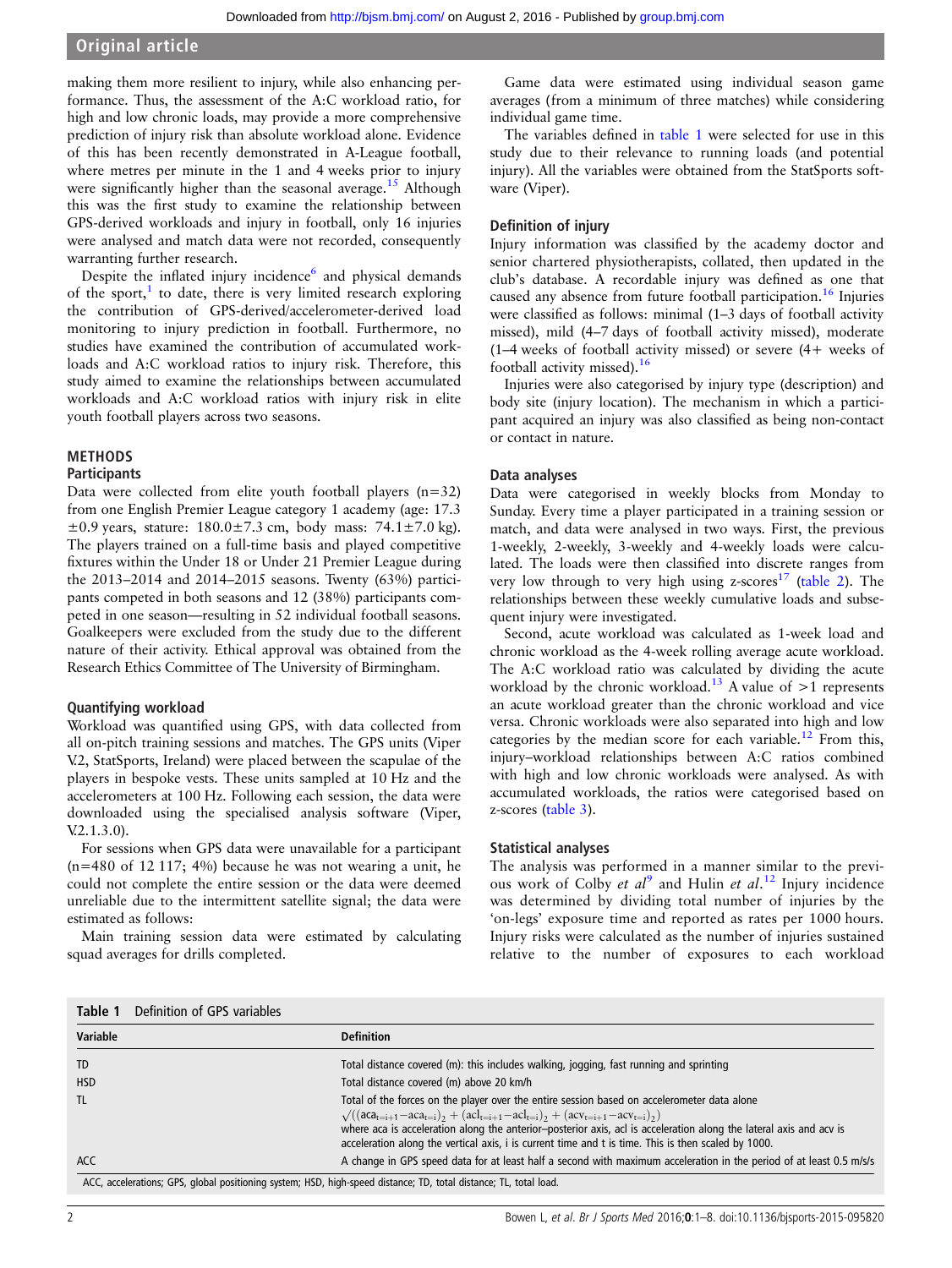<span id="page-2-0"></span>

|  | <b>Table 2</b> Workload classifications and boundaries for accumulated workloads over 1–4 weeks |  |  |  |  |
|--|-------------------------------------------------------------------------------------------------|--|--|--|--|
|--|-------------------------------------------------------------------------------------------------|--|--|--|--|

|                       |                    | No of weeks accumulated |                |                |                 |  |  |  |  |
|-----------------------|--------------------|-------------------------|----------------|----------------|-----------------|--|--|--|--|
| <b>Classification</b> | Z-score            | 1                       | $\overline{2}$ | 3              | 4               |  |  |  |  |
| TD(m)                 |                    |                         |                |                |                 |  |  |  |  |
| Low                   | $-1.99$ to $-1.00$ | $0 - 8811$              | 2741-21 271    | 9334-34 841    | 17 555-49 034   |  |  |  |  |
| Moderate-low          | $-0.99$ to $0.00$  | 8812-19 758             | 21 272-39 805  | 34 842-60 061  | 49 035 - 80 723 |  |  |  |  |
| Moderate-high         | 0.00 to 0.99       | 19 759-30 714           | 39 806-58 405  | 60 062-85 549  | 80 724-112 243  |  |  |  |  |
| High                  | 1.00 to 1.99       | 30 715 - 39 425         | 58 406-75 104  | 85 550-108 919 | 112 244-143-917 |  |  |  |  |
| Very high             | $\geq 2.00$        | 39 4 26                 | 75 105         | 108 920        | 143 918         |  |  |  |  |
| HSD(m)                |                    |                         |                |                |                 |  |  |  |  |
| Low                   | $-1.99$ to $-1.00$ | $0 - 261$               | $0 - 755$      | $0 - 1294$     | 266-1886        |  |  |  |  |
| Moderate-low          | $-0.99$ to $0.00$  | $262 - 855$             | 756-1726       | 1295-2609      | 1887-3501       |  |  |  |  |
| Moderate-high         | 0.00 to 0.99       | 856-1448                | 1727-2697      | 2610-3922      | 3502-5122       |  |  |  |  |
| High                  | 1.00 to 1.99       | 1449-2047               | 2698-3675      | 3923-5254      | 5123-6740       |  |  |  |  |
| Very high             | >2.00              | 2048                    | 3676           | 5255           | 6741            |  |  |  |  |
| ACC (no.)             |                    |                         |                |                |                 |  |  |  |  |
| Low                   | $-1.99$ to $-1.00$ | $0 - 721$               | $211 - 1751$   | 744-2861       | 1417-4049       |  |  |  |  |
| Moderate-low          | $-0.99$ to $0.00$  | 722-1640                | 1752-3329      | 2862-4987      | 4050-6688       |  |  |  |  |
| Moderate-high         | 0.00 to 0.99       | 1641-2557               | 3330-4860      | 4988-7110      | 6689-9330       |  |  |  |  |
| High                  | 1.00 to 1.99       | 2558-3474               | 4861-6485      | 7111-9253      | 9331-11982      |  |  |  |  |
| Very high             | >2.00              | 3475                    | 6486           | 9254           | 11 983          |  |  |  |  |
| TL (AU)               |                    |                         |                |                |                 |  |  |  |  |
| Low                   | $-1.99$ to $-1.00$ | $0 - 129$               | $32 - 319$     | 130-525        | 256-743         |  |  |  |  |
| Moderate-low          | $-0.99$ to $0.00$  | 130-301                 | 320-608        | 526-919        | 744-1234        |  |  |  |  |
| Moderate-high         | 0.00 to 0.99       | $302 - 473$             | 609-898        | 920-1314       | 1235-1727       |  |  |  |  |
| High                  | 1.00 to 1.99       | 474-647                 | 899-1187       | 1315-1709      | 1728-2222       |  |  |  |  |
| Very high             | >2.00              | 648                     | 1188           | 1710           | 2223            |  |  |  |  |

classification.[12](#page-7-0) Exposure data were recorded as per the consensus statement on data collection procedures outlined by the Fédération de Football Association Medical Assessment Research Centre  $(F-MARC)$ .<sup>[16](#page-7-0)</sup> A binary logistic regression model was used to compare workloads between injured and non-injured players for all GPS/accelerometer variables. Accumulated workload and A:C workload ratios were independently modelled as predictor variables.

Relative risk (RR) was calculated to determine the injury risk above and below given workloads or ratios. When an RR was greater than 1.00, an increased risk of injury was reported (ie, RR=1.50 is indicative of a 50% increased risk) and vice versa. For an RR to be significant, 95% CIs did not contain the null RR of 1.00. Data were analysed using IBM SPSS Statistics V.21.0 and reported as means and 95% CI. Significance was accepted at  $p < 0.05$ .

## RESULTS

#### Injury incidence

A total of 138 injuries (12.1/1000 hours 'on-legs' exposure time) were recorded for the duration of this study (2013–2014, 13.8/1000 hours; 2014–2015, 10.1/1000 hours), including contact and non-contact injuries ([table 4\)](#page-4-0). The ankle/foot (4.7/ 1000 hours) was the most common site of contact and noncontact injury over the two seasons, with the most common types of contact injury being haematoma/contusion (3.8/ 1000 hours) and non-contact injury being ligament sprains (2.1/ 1000 hours). Overall, the incidence of injury in competition was over four times that of training (33.5/1000 hours and 7.9/ 1000 hours, respectively). In particular, the incidence of contact injuries was considerably greater in competition than in training (24.2/1000 hours vs 2.3/1000 hours) and despite a lower exposure to competition, 44% of contact injuries occurred in matches. The total number of days that players were absent was 3110 (22.1 $\pm$ 52.8 days per injury).

## Absolute accumulated workloads

#### Total distance

Performing a high total distance (TD; 112 244–143 918 m) over 4 weeks was associated with the greatest significant overall injury risk compared to all other distances (RR=1.64, 95% CI 1.05 to 2.58, p=0.031). TD above 143 918 m demonstrated a risk but was statistically non-significant (RR=1.29, 95% CI 0.34 to 4.99, p=0.710). Conversely, a low (0–8812 m) 1-weekly TD reduced the risk of overall (RR=0.25, 95% CI 0.11 to 0.82,  $p=0.018$ ) and non-contact injury (RR=0.30, 95%) CI 0.11 to 0.57,  $p=0.001$ ).

#### High-speed running

Moderate–high 4-weekly high-speed distance (HSD; 3502– 5123 m) demonstrated the greatest significant increase in noncontact injury risk when compared to other workloads (RR=2.14, 95% CI 1.31 to 3.50, p=0.003) and moderate–high 1-weekly HSD (856–1449 m) showed the highest significant overall injury risk (RR=1.73, 95% CI 1.06 to 2.84, p=0.029). Overall and non-contact injury risks were significantly reduced at low 1-weekly HSD (0–756 m) (RR=0.30, 95% CI 0.13 to 0.68, p=0.004; RR=0.26, 95% CI 0.08 to 0.83, p=0.023, respectively).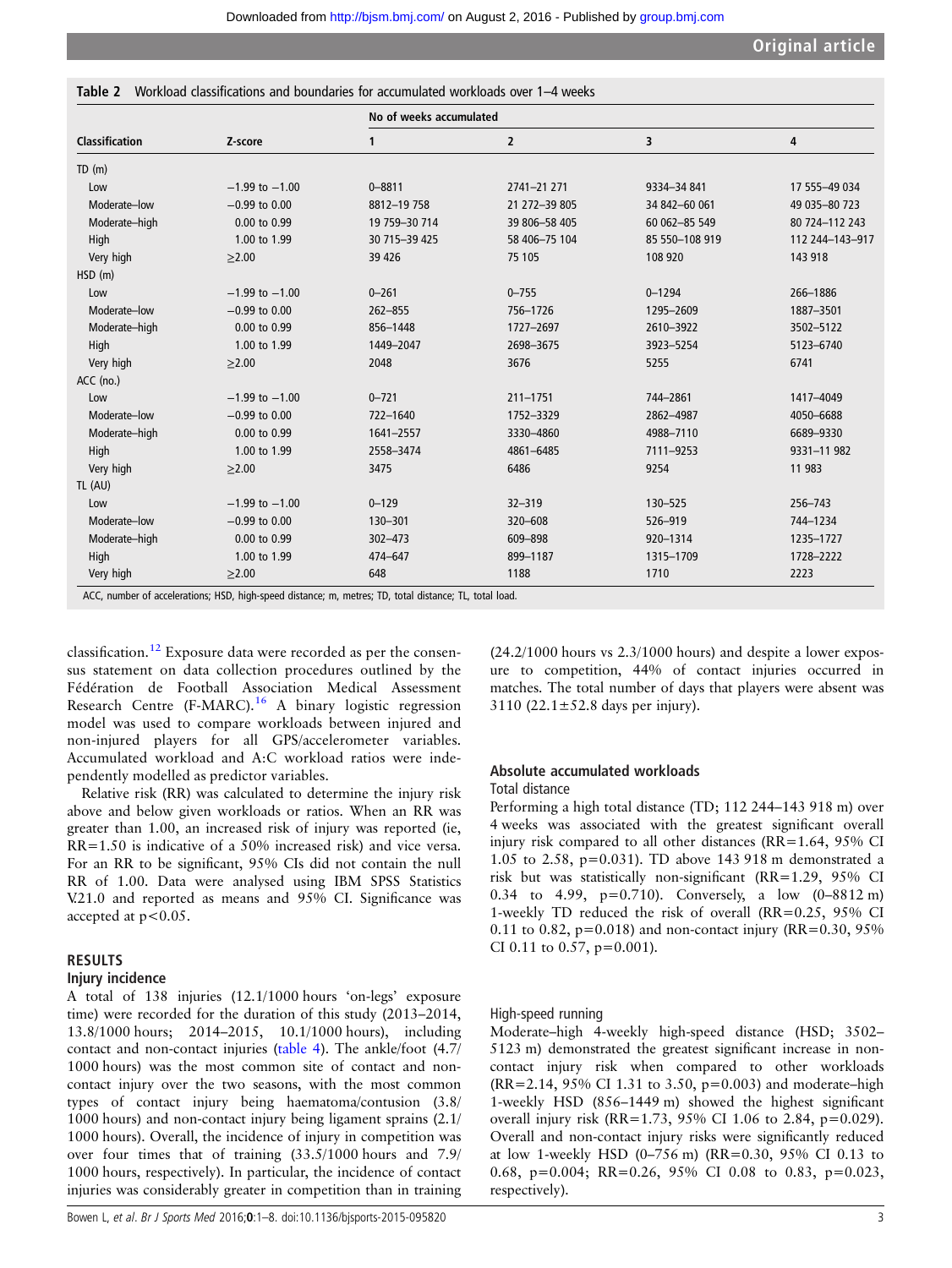| <b>Classification</b> | Z-score            | (A)           | (B)                 | (C)                   |
|-----------------------|--------------------|---------------|---------------------|-----------------------|
| TD(m)                 |                    |               | (<22335 m)          | $( >22335 \text{ m})$ |
| Low                   | $-1.99$ to $-1.00$ | $0.04 - 0.43$ | $0.00 - 0.31$       | $0.28 - 0.59$         |
| Moderate-low          | $-0.99$ to $0.00$  | $0.44 - 0.87$ | $0.32 - 0.83$       | $0.60 - 0.91$         |
| Moderate-high         | 0.00 to 0.99       | $0.88 - 1.31$ | $0.84 - 1.35$       | $0.92 - 1.24$         |
| High                  | 1.00 to 1.99       | $1.32 - 1.75$ | $1.36 - 1.70$       | $1.25 - 1.57$         |
| Very high             | >2.00              | 1.76          | 1.71                | 1.58                  |
| HSD(m)                |                    |               | $(< 938 \text{ m})$ | $( > 938 \text{ m})$  |
| Low                   | $-1.99$ to $-1.00$ | $0.00 - 0.35$ | $0.00 - 0.26$       | $0.11 - 0.46$         |
| Moderate-low          | $-0.99$ to $0.00$  | $0.36 - 0.86$ | $0.27 - 0.83$       | $0.47 - 0.90$         |
| Moderate-high         | 0.00 to 0.99       | $0.87 - 1.38$ | $0.84 - 1.40$       | $0.91 - 1.33$         |
| High                  | 1.00 to 1.99       | $1.39 - 1.88$ | $1.41 - 1.96$       | $1.34 - 1.77$         |
| Very high             | >2.00              | 1.89          | 1.97                | 1.78                  |
| ACC (no)              |                    |               | (<1856)             | (>1856)               |
| Low                   | $-1.99$ to $-1.00$ | $0.05 - 0.44$ | $0.00 - 0.32$       | $0.26 - 0.57$         |
| Moderate-low          | $-0.99$ to $0.00$  | $0.45 - 0.87$ | $0.33 - 0.84$       | $0.58 - 0.91$         |
| Moderate-high         | 0.00 to 0.99       | $0.88 - 1.31$ | $0.85 - 1.36$       | $0.92 - 1.24$         |
| High                  | 1.00 to 1.99       | $1.32 - 1.76$ | $1.37 - 1.89$       | $1.25 - 1.59$         |
| Very high             | >2.00              | 1.77          | 1.90                | 1.60                  |
| TL (AU)               |                    |               | $(<$ 344 AU)        | $($ >344 AU)          |
| Low                   | $-1.99$ to $-1.00$ | $0.03 - 0.43$ | $0.00 - 0.31$       | $0.26 - 0.59$         |
| Moderate-low          | $-0.99$ to $0.00$  | $0.44 - 0.87$ | $0.32 - 0.83$       | $0.60 - 0.92$         |
| Moderate-high         | 0.00 to 0.99       | $0.88 - 1.31$ | $0.84 - 1.35$       | $0.93 - 1.25$         |
| High                  | 1.00 to 1.99       | $1.32 - 1.75$ | $1.36 - 1.86$       | $1.26 - 1.57$         |
| Very high             | >2.00              | 1.76          | 1.87                | 1.58                  |

<span id="page-3-0"></span>Table 3 Workload classifications and boundaries for: (A) A:C workload ratios overall, (B) A:C workload ratios combined with low chronic workloads and (C) A:C workload ratios combined with high chronic workloads

A:C, acute:chronic; ACC, number of accelerations; HSD, high-speed distance; m, metres; TD, total distance; TL, total load.

## Accelerations

When many accelerations (ACC;  $\geq$ 9254) were performed in 3 weeks, there was a significant increase in the risk of overall (RR=3.84, 95% CI 1.57 to 9.41, p=0.003) and non-contact injuries (RR=5.11, 95% CI 1.75 to 14.96, p=0.003). Conversely, a low amount of ACC over 3 weeks (744–2861) significantly reduced non-contact (RR=0.21, 95% CI 0.05 to 0.87, p=0.031) and overall (RR=0.31, 95% CI 0.13 to 0.76,  $p=0.010$ ) injury risk.

## Total load

High 1-weekly total load (TL; 474–648 AU) recorded the greatest significant relative risk for overall (RR=1.65, 95% CI 1.04 to 2.62,  $p=0.032$ ) and non-contact injuries (RR=2.20, 95% CI 1.25 to 3.9, p=0.007). Furthermore, a very high 1-weekly TL (≥648 AU) significantly increased the incidence of a contact injury (RR=4.84, 95% CI 1.26 to 18.55, p=0.022). On the other hand, a low 1-weekly TL (0–130 AU) significantly reduced overall (RR=0.27, 95% CI 0.12 to 0.60,  $p=0.002$ ), and non-contact injury risk (RR=0.31, 95% CI 0.11 to 0.86,  $p=0.024$ ).

[Table 5](#page-5-0) summarises the risk of contact, non-contact and overall injury for all accumulated workloads.

## A:C workload ratios

#### Total distance

The risk of contact injury was significantly increased when the A:C TD ratio was ≥1.76 (very high) (RR=4.98, 95% CI 1.31 to 19.02, p=0.019). For low chronic TD only (<22 335 m), overall injury risk was reduced when the ratio between acute

and chronic TD was low (0–0.32) (RR=0.28, 95% CI 0.09 to  $0.91$ ,  $p=0.030$ ).

## High-speed running

For low chronic HSD only (<938 m), non-contact injury risk was heightened when the ratio between the acute and chronic HSD was high 1.41–1.96 (RR=2.55, 95% CI 1.15 to 5.68,  $p=0.022$ ). In addition, for high chronic HSD (>938 m), noncontact injury risk was also increased when the ratio was moderate–high (0.91–1.34) (RR=2.09, 95% CI 1.06 to 4.12, p=0.033). However, a low ratio (0–0.36) for all chronic HSD significantly reduced the overall injury risk  $(RR=0.47, 95\% \text{ CI}$ 0.25 to 0.9,  $p=0.022$ ).

#### Accelerations

The risk of contact injuries was significantly increased when the A:C ACC ratio was over 1.77 (very high) (RR=4.98, 95% CI 1.30 to 18.99, p=0.019). Overall injury risk was reduced when the ratio between acute and chronic ACC was low (0–0.33) for low chronic accelerations only (<1856) (RR=0.29, 95% CI 0.09 to 0.91,  $p=0.034$ ).

## Total load

The risk of non-contact injury was significantly increased when the ratio between acute and chronic TL was moderate–high (0.88–1.32) (RR=1.87, 95% CI 1.12 to 3.12, p=0.016). Similarly, the risk of contact injury was increased when the ratio was moderate–low (0.44–0.88) (RR=1.92, 95% CI 1.07 to  $3.45, p=0.028$ ).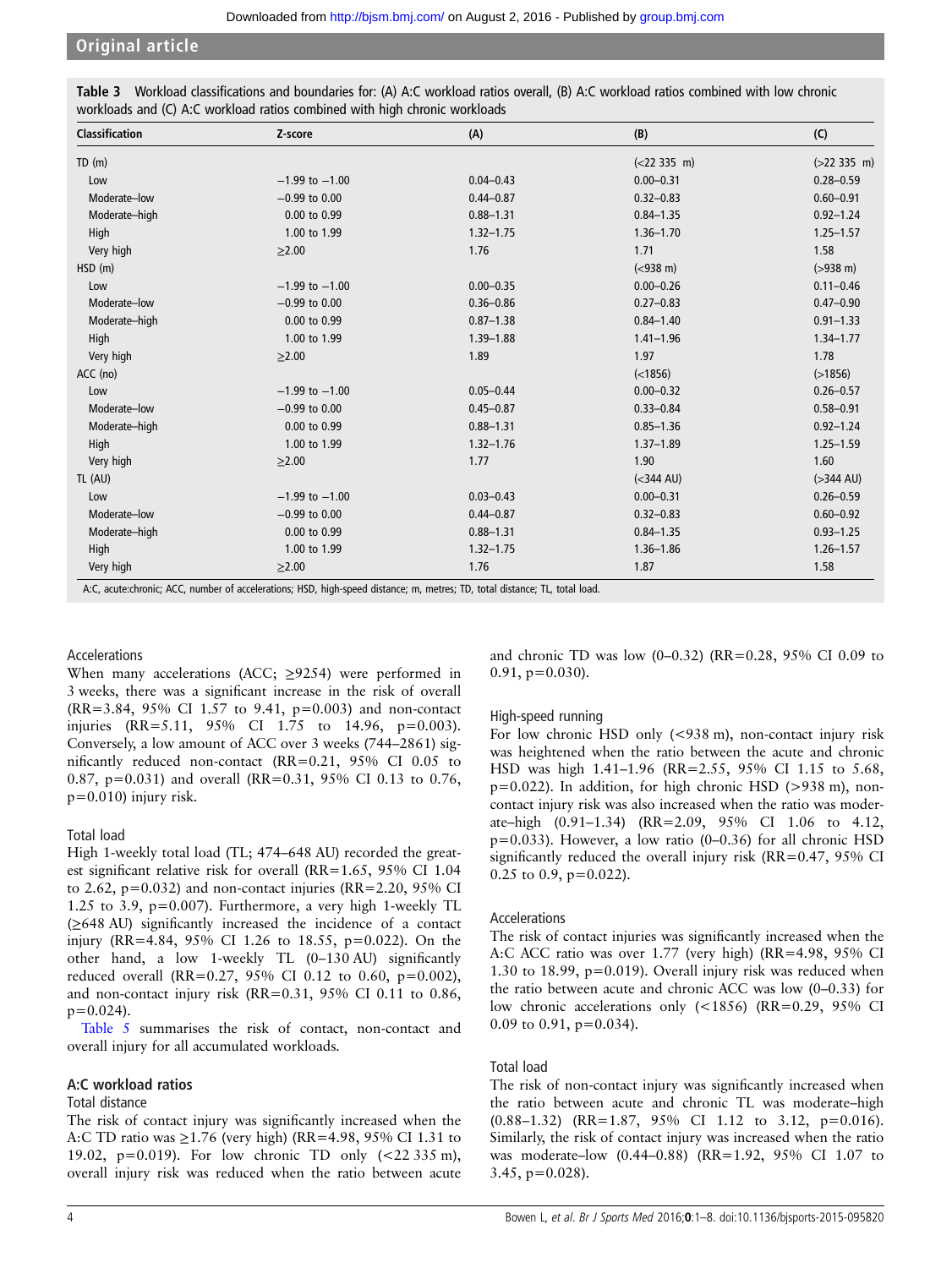|                         | 2013-2014         |               | 2014-2015         |               | <b>Total</b>      |               |  |
|-------------------------|-------------------|---------------|-------------------|---------------|-------------------|---------------|--|
| (Per 1000 hours)        | Non-contact (8.2) | Contact (5.6) | Non-contact (5.4) | Contact (4.7) | Non-contact (6.9) | Contact (5.2) |  |
| Site                    |                   |               |                   |               |                   |               |  |
| Ankle/foot              | 2.8               | 3.3           | 1.3               | 1.9           | 2.1               | 2.6           |  |
| Knee                    | 1.3               | 0.7           | 0.9               | 0.6           | 1.1               | 0.6           |  |
| Hip/groin               | 1.8               | 0.5           | 0.7               | 0.0           | 1.3               | 0.3           |  |
| Quadriceps              | 0.2               | 1.1           | 0.4               | 0.2           | 0.3               | 0.7           |  |
| Hamstring               | 0.2               | 0.0           | 1.5               | 0.2           | 0.8               | 0.1           |  |
| Forearm/wrist/hand      | 0.3               | 0.5           | 0.4               | 0.2           | 0.3               | 0.3           |  |
| Head/neck               | $0.0\,$           | 0.5           | 0.0               | 0.6           | 0.0               | 0.5           |  |
| Abdomen/lower back      | 0.0               | 0.0           | 0.9               | 0.0           | 0.4               | 0.0           |  |
| Lower leg               | 0.2               | 0.2           | 0.2               | 0.4           | 0.2               | 0.2           |  |
| Shoulder/arm/elbow      | 0.0               | 0.2           | 0.0               | 0.0           | 0.0               | 0.1           |  |
| Sternum/ribs/upper back | 0.0               | 0.2           | 0.0               | 0.0           | 0.0               | 0.1           |  |
| Injury type             |                   |               |                   |               |                   |               |  |
| Haematoma/contusion     | 0.0               | 5.1           | 0.4               | 2.4           | 0.2               | 3.8           |  |
| Ligament sprain         | 2.6               | 1.1           | 1.5               | 0.9           | 2.1               | 1.0           |  |
| Muscle strain           | 1.8               | 0.0           | 2.1               | 0.0           | 1.9               | 0.0           |  |
| Fracture                | 0.3               | 0.2           | 0.6               | 0.6           | 0.4               | 0.3           |  |
| Other                   | 0.7               | 0.0           | 0.7               | 0.0           | 0.7               | 0.0           |  |
| Tendinosis              | 0.7               | 0.0           | 0.6               | 0.0           | 0.6               | 0.0           |  |
| Joint injury            | 0.7               | 0.2           | 0.2               | 0.0           | 0.4               | 0.1           |  |
| Concussion              | $0.0\,$           | 0.2           | 0.2               | 0.2           | 0.0               | 0.2           |  |
| Laceration              | 0.0               | 0.3           | 0.0               | 0.0           | 0.0               | 0.2           |  |
| Severity                |                   |               |                   |               |                   |               |  |
| Minimal                 | 1.5               | 2.5           | 1.1               | 0.6           | 1.3               | 1.6           |  |
| Mild                    | 1.8               | 1.5           | 0.9               | 1.5           | 1.4               | 1.5           |  |
| Moderate                | 2.5               | 2.3           | 1.5               | 1.5           | 2.0               | 1.9           |  |
| Severe                  | 1.3               | 0.5           | 1.5               | 1.5           | 1.4               | 1.0           |  |
| Activity performed      |                   |               |                   |               |                   |               |  |
| Game                    | 7.9               | 22.6          | 12.5              | 24.2          | 9.9               | 24.2          |  |
| Training                | 6.3               | 3.7           | 4.8               | 2.3           | 5.6               | 2.3           |  |

<span id="page-4-0"></span>Table 4 Classification of injuries per 1000 hours

[Table 6](#page-6-0) summarises the risk of contact, non-contact and overall injury for all A:C workload ratios.

## **DISCUSSION**

This is the first study to examine the relationship of accumulated GPS-derived/accelerometer-derived loads and A:C workload ratios with contact and non-contact injury incidence in football. In line with other studies examining load and injury in sport,<sup>2</sup> <sup>4</sup> <sup>9</sup> <sup>15</sup> <sup>18</sup> many GPS/accelerometer variables were found to be significantly related to injury risk. Three-weekly accelerations >9254 were the strongest indicator of overall (RR=3.84) and non-contact (RR=5.11) injury risk in this study. These findings provide empirical support for monitoring the accumulated training loads over 3 weeks, and correspond with those of Colby *et al*<sup>[9](#page-7-0)</sup> who found various 3-weekly workloads to have the strongest association with injury risk in Australian football during preseason and in season.

High 4-weekly TD (112 244–143–917 m) and 1-weekly TL (474–647 AU) also significantly increased the risk of overall and non-contact injuries (RR=1.64 and 1.65, respectively) similar to previous literature, where higher training loads resulted in a greater injury incidence.<sup>2</sup>  $4$  Conversely, for HSD, a moderatehigh load over 1 (856–1448 m) and 4 (3502–5122 m) weeks resulted in higher overall (RR=1.73) and non-contact (RR=2.14) injury incidence, respectively, compared to lower and higher HSD. Workload classification by z-scores in this study means that the greatest risk of non-contact injury was associated with the most commonly performed high-speed running distances. Non-contact injury risk was also significantly augmented for a moderate–high A:C TL ratio (A:C=0.88–1.31, RR=1.87) and a moderate–high A:C HSD ratio combined with high chronic HSD only (>938 m) (A:C=0.91–1.33, RR=2.09). Thus, when the acute and chronic stimuli are similar, the incidence of injury is increased. In addition, a high A:C workload ratio combined with low chronic HSD (<938 m) showed a significantly increased risk of non-contact injury incidence (A:C=1.41–1.96, RR=2.55), which was not evident when combined with high chronic HSD  $(A:C=1.34-1.77, RR=0.47)$ . This may be indicative of underpreparedness, similar to that reported by Hulin et  $al$ ,<sup>[12](#page-7-0)</sup> where the previous 4-week chronic HSD exposure was insufficient to prepare the player for high acute bouts. The combination of these findings would suggest that optimal HSD and TL exposure should be periodised to fluctuate across a 4-week period, with the achievement of high and low workloads. In addition, the chronic exposure of HSD should be high enough to prepare the players for the necessary spikes in the A:C workload ratio. Ultimately, a certain level of training must be achieved to develop the physical capacities needed to withstand the demands of the sport.<sup>[14](#page-7-0)</sup> Players who can safely train harder may develop a greater resilience and tolerance for the progressively increasing intensity and fatigue of competition.<sup>[1](#page-7-0)</sup>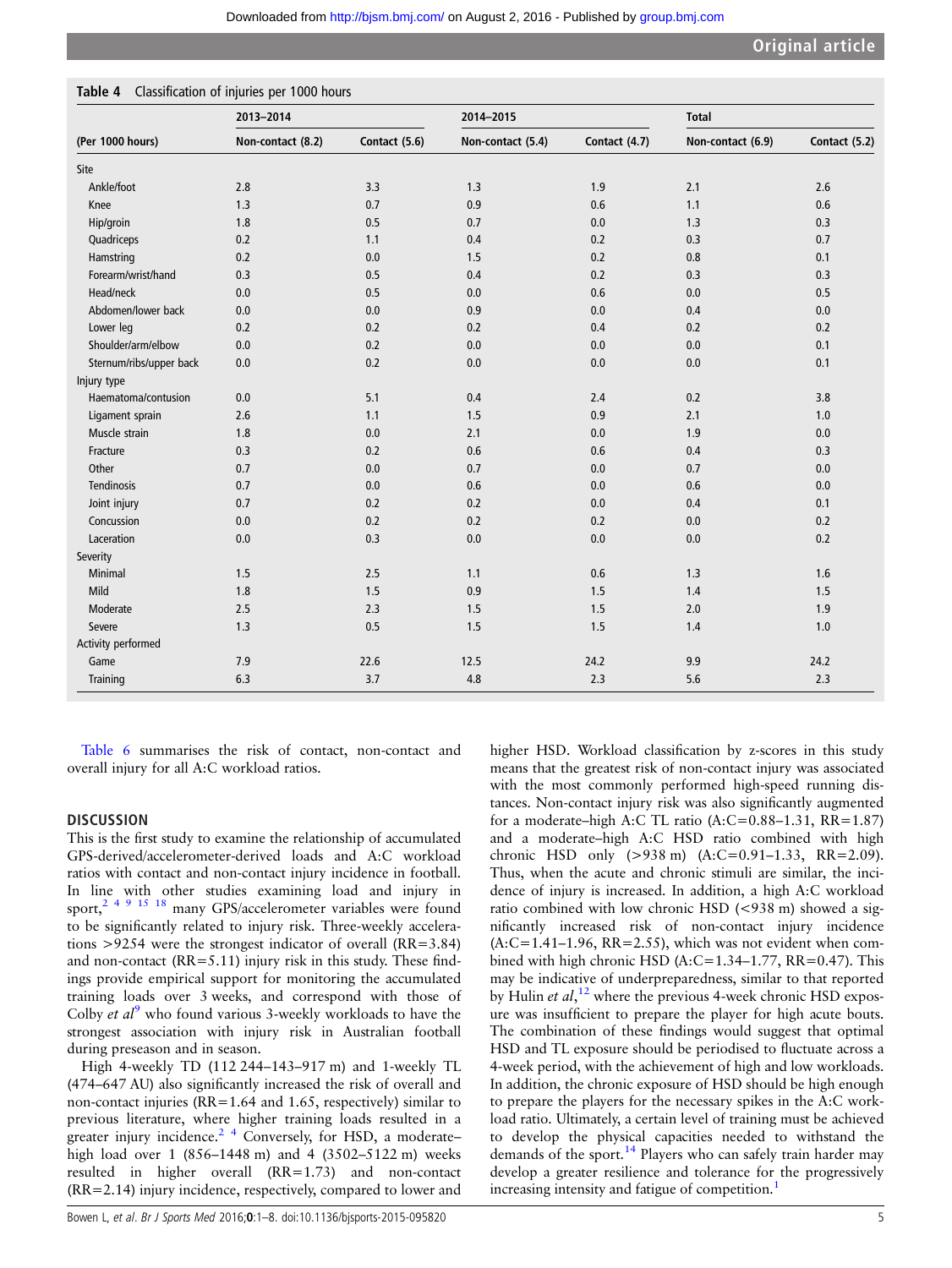## <span id="page-5-0"></span>Table 5 Injury risks associated with accumulated workloads over 1–4 weeks

|                             | <b>Relative risk</b> |                          |                |             |                   |                |           |                   |                |           |                          |                |  |
|-----------------------------|----------------------|--------------------------|----------------|-------------|-------------------|----------------|-----------|-------------------|----------------|-----------|--------------------------|----------------|--|
|                             | 1                    |                          |                | $\mathbf 2$ |                   |                |           | 3                 |                |           | 4                        |                |  |
| Number of weeks accumulated | <b>NC</b>            | C                        | <b>Overall</b> | <b>NC</b>   | $\mathsf{C}$      | <b>Overall</b> | <b>NC</b> | C                 | <b>Overall</b> | <b>NC</b> | C                        | <b>Overall</b> |  |
| TD(m)                       |                      |                          |                |             |                   |                |           |                   |                |           |                          |                |  |
| Low                         | $0.30*$              | 0.83                     | $0.25***$      | 0.61        | 0.76              | 0.62           | 0.67      | 0.84              | 0.53           | 1.01      | 1.04                     | 0.89           |  |
| Moderate-low                | 1.45                 | 0.68                     | 1.38           | 0.95        | 0.65              | 0.76           | 0.87      | 0.87              | 1.23           | 0.77      | 0.92                     | 0.73           |  |
| Moderate-high               | 0.83                 | 0.98                     | 0.95           | 1.19        | 1.62              | $1.55*$        | 1.08      | 0.84              | 1.36           | 1.06      | 0.88                     | 1.19           |  |
| High                        | 1.64                 | 1.79                     | 1.57           | 1.37        | 1.00              | 1.27           | 1.65      | 1.35              | 1.31           | 1.55      | 1.49                     | $1.64*$        |  |
| Very high                   | 3.04                 | $\overline{\phantom{a}}$ | 2.59           | 3.35        | $\qquad \qquad -$ | 2.88           | 2.79      | $\qquad \qquad -$ | 2.37           | 2.30      | $\overline{\phantom{0}}$ | 1.29           |  |
| HSD(m)                      |                      |                          |                |             |                   |                |           |                   |                |           |                          |                |  |
| Low                         | 0.54                 | 0.79                     | $0.38*$        | $0.26*$     | 0.91              | $0.30*$        | 0.68      | 0.83              | 0.67           | 0.94      | 1.14                     | 0.79           |  |
| Moderate-low                | 1.10                 | 0.41                     | 1.16           | 0.95        | 0.67              | 0.81           | 0.79      | 0.78              | 0.84           | 0.61      | 0.97                     | 0.73           |  |
| Moderate-high               | $1.73*$              | 1.74                     | $1.73*$        | 1.42        | 1.70              | $1.72*$        | 1.40      | 1.24              | 1.15           | $2.14*$   | 0.68                     | $1.56*$        |  |
| High                        | 0.65                 | 1.08                     | 0.59           | 1.75        | 0.86              | 1.45           | 1.42      | 1.13              | $1.66*$        | 0.68      | 1.74                     | 1.26           |  |
| Very high                   | 0.00                 | 1.97                     | 0.82           | 0.00        | $\qquad \qquad -$ | 0.00           | 0.00      | 1.62              | 0.33           | 0.59      | -                        | 0.33           |  |
| ACC (no)                    |                      |                          |                |             |                   |                |           |                   |                |           |                          |                |  |
| Low                         | 0.47                 | 0.72                     | $0.35*$        | 0.60        | 0.75              | 0.51           | 0.69      | 0.84              | 0.63           | 0.95      | 1.02                     | 0.93           |  |
| Moderate-low                | 0.77                 | 0.65                     | 1.01           | 0.96        | 0.67              | 0.92           | 0.68      | 1.24              | 0.77           | 0.72      | 0.91                     | 0.82           |  |
| Moderate-high               | 1.03                 | 1.39                     | 1.00           | 1.27        | 1.51              | 1.21           | 1.29      | 0.76              | 1.32           | 1.02      | 0.92                     | 1.01           |  |
| High                        | $2.25*$              | 1.27                     | $1.83*$        | 1.10        | 1.06              | 1.37           | 1.47      | 1.49              | 1.38           | 1.64      | 1.35                     | $1.66*$        |  |
| Very high                   | 1.31                 | $\overline{\phantom{a}}$ | $3.06*$        | $4.25*$     | $\qquad \qquad -$ | $3.19*$        | $5.11*$   | 1.02              | $3.84*$        | $4.25*$   | $\overline{\phantom{0}}$ | 2.37           |  |
| TL (AU)                     |                      |                          |                |             |                   |                |           |                   |                |           |                          |                |  |
| Low                         | $0.31*$              | 0.77                     | $0.27*$        | 0.59        | 0.81              | 0.50           | 0.55      | 0.87              | 0.55           | 0.80      | 1.06                     | 0.75           |  |
| Moderate-low                | 1.40                 | 0.63                     | 1.45           | 1.17        | 0.70              | 1.07           | 0.85      | 1.34              | 0.98           | 1.04      | 0.98                     | 1.01           |  |
| Moderate-high               | 0.79                 | 1.12                     | 0.98           | 1.13        | 1.76              | 1.38           | 1.37      | 0.77              | 1.39           | 0.94      | 0.89                     | 1.12           |  |
| High                        | $2.20*$              | 1.42                     | $1.65*$        | 1.45        | 0.33              | 1.03           | 1.41      | 0.95              | 1.09           | 1.64      | 1.43                     | 1.20           |  |
| Very high                   | 0.00                 | $4.84*$                  | 2.00           | 0.00        | 3.04              | 1.93           | 1.39      | 2.68              | 1.59           | 1.07      | $\qquad \qquad -$        | 1.84           |  |

 $*p<0.05$ ,  $*p<0.001$ .

ACC, number of accelerations; C, contact; HSD, high-speed distance; m, metres; NC, non-contact; TD, total distance; TL, total load.

The majority of studies that assess training loads and injury risk focus solely on non-contact, soft tissue injury, as these are considered largely preventable, whereas contact injuries are con-sidered mostly unavoidable.<sup>[8](#page-7-0)</sup> However, Gabbett et  $al^{18}$  $al^{18}$  $al^{18}$  found higher workloads to be strongly correlated with contact injuries in professional rugby. Consistent with their findings, the present study demonstrated that very high 1-weekly TL (≥648 AU) and very high A:C ratios for TD and ACC  $(\geq 1.76$  and  $\geq 1.77$ , respectively) were significantly related to a higher risk of contact injury (TL: RR=4.84, TD and ACC: RR=4.98). Banister et  $al<sup>11</sup>$  $al<sup>11</sup>$  $al<sup>11</sup>$ reported acute workload as an estimate of an athlete's 'fatigue' and chronic workload as 'fitness'. In the context of this study, a larger discrepancy between acute workload ('fatigue') and chronic workload ('fitness') resulted in a greater contact injury risk than when the ratio was moderate or low (the measure of 'fitness' was similar to or higher than that of 'fatigue'). Furthermore, the ratios above which a significant risk of contact injury was recorded were higher than those for non-contact injury in this study, and previous work within Australian football, cricket and rugby league  $(>1.5)$ .<sup>[14](#page-7-0)</sup> This suggests that a higher level of fatigue (acute workload) relates to contact injury than non-contact injury. Ultimately, by increasing fitness levels and limiting fatigue, players may be able to respond more quickly to avoid the rapid, unpredictable movements preceding contact injury.[19](#page-7-0) The only exception to this was a significant risk of contact injury for a moderate–low A:C ratio of TL (0.44– 0.87). Gabbett<sup>[14](#page-7-0)</sup> found a 'sweet spot' for the A:C ratio between 0.8 and 1.3 to maximise fitness and performance while reducing

injury risk. Therefore, underpreparedness, or low tolerance to load, may also be a factor in the occurrence of contact injury. These findings demonstrate the multifactorial nature of injury and highlight the need for future research, specifically into contact injuries.

Total injury incidence (12.1/1000 hours) and also training  $(7.9/1000$  hours) and match  $(33.5/1000$  hours) incidences were similar to those recorded in the UEFA injury study involving 23 top European clubs over seven seasons.<sup>[7](#page-7-0)</sup> However, in this study, the large prevalence of contact injuries in competition goes further to highlight the importance of monitoring the A:C workload ratios, particularly during fixture congested periods, when ensuring adequate recovery between games, while maintaining optimum training loads is a challenge.

Although low accumulated workloads and A:C workload ratios demonstrated a significantly reduced injury risk across all metrics, the authors do not recommend regular training at these workloads. Football players cover ∼10 000 m during a match; therefore, low  $(\leq 8812 \text{ m})$  weekly distances may result in the players being underprepared for the physical demands of the game, and ultimately may increase their risk of injury. Although there is no doubt that higher training loads are related to a heightened injury risk, when correctly prescribed, higher loads can also produce positive adaptations that build tolerance and resilience to fatigue and injury. $14$ 

This was the first study to monitor injury risk using GPS from training and competition in football, providing comprehensive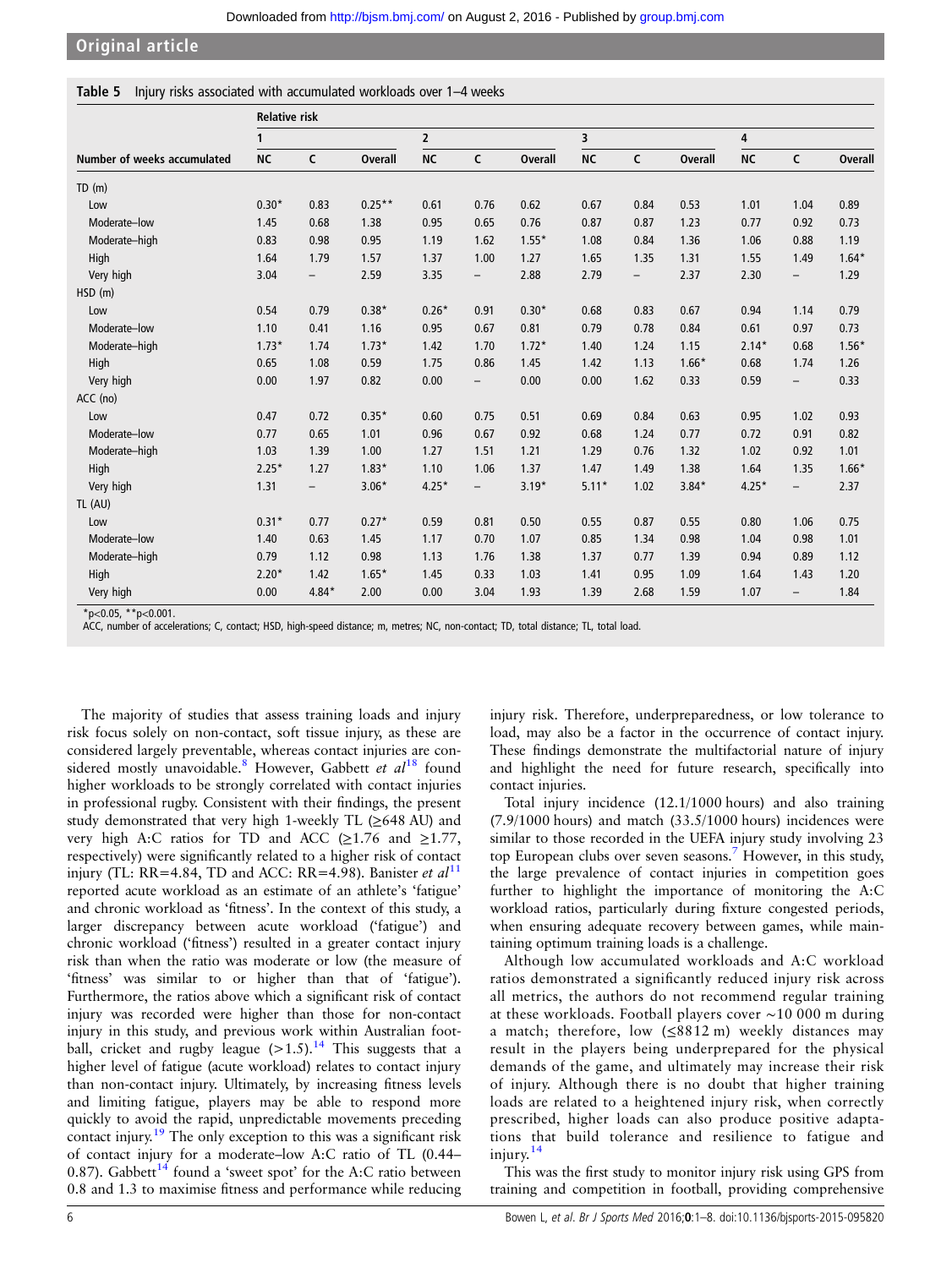| B<br>A<br>C<br>$\mathsf{C}$<br>$\mathsf{C}$<br><b>NC</b><br><b>Overall</b><br>$\mathsf{C}$<br>No. of weeks accumulated<br><b>NC</b><br><b>Overall</b><br><b>NC</b><br>TD(m)<br>0.37<br>1.00<br>0.29<br>$0.28*$<br>1.19<br>0.62<br>0.91<br>1.50<br>0.26<br>Low<br>0.62<br>Moderate-low<br>0.96<br>1.72<br>1.25<br>1.12<br>2.12<br>1.43<br>1.47<br>0.98<br>0.97<br>0.44<br>0.97<br>1.53<br>1.19<br>Moderate-high<br>1.45<br>0.44<br>1.43<br>0.91<br>High<br>1.13<br>1.28<br>2.80<br>1.76<br>1.51<br>1.21<br>1.05<br>1.22<br>0.91<br>4.98*<br>2.09<br>Very high<br>0.00<br>3.79<br>1.80<br>HSD(m)<br>$0.47*$<br>0.63<br>0.60<br>0.32<br>0.24<br>0.47<br>1.20<br>1.91<br>1.52<br>Low<br>0.88<br>1.10<br>0.82<br>0.86<br>0.81<br>1.11<br>Moderate-low<br>1.45<br>0.88<br>1.52<br>0.85<br>Moderate-high<br>1.33<br>1.32<br>1.32<br>2.55<br>1.30<br>$2.09*$<br>0.69<br>1.27<br>High<br>1.39<br>0.49<br>0.98<br>$2.55*$<br>0.85<br>1.82<br>0.47<br>0.54<br>0.50<br>Very high<br>2.28<br>0.95<br>3.62<br>1.63<br>$\overline{\phantom{0}}$<br>$\overline{\phantom{0}}$<br>-<br>$\overline{\phantom{0}}$<br>-<br>ACC (no.)<br>1.22<br>0.85<br>0.31<br>Low<br>0.39<br>0.25<br>$0.29*$<br>1.37<br>0.71<br>$ \,$<br>0.81<br>0.63<br>Moderate-low<br>1.16<br>1.32<br>1.79<br>1.49<br>1.66<br>1.04<br>1.75<br>1.15<br>0.59<br>0.94<br>1.49<br>1.03<br>Moderate-high<br>1.52<br>0.79<br>1.23<br>1.25<br>High<br>1.41<br>1.47<br>1.44<br>2.48<br>1.10<br>1.30<br>1.70<br>1.54<br>0.64<br>Very high<br>$4.98*$<br>2.09<br>5.91<br>2.71<br>-<br>-<br>TL (AU)<br>0.50<br>0.21<br>1.20<br>0.38<br>0.84<br>0.37<br>0.98<br>0.60<br>0.81<br>Low<br>0.84<br>$1.92*$<br>1.15<br>0.84<br>1.64<br>1.15<br>0.79<br>1.97<br>1.22<br>Moderate-low<br>$1.87*$<br>1.16<br>Moderate-high<br>0.87<br>1.34<br>0.77<br>1.93<br>0.86<br>1.34<br>1.55<br>High<br>1.20<br>1.01<br>1.16<br>0.87<br>2.28<br>1.59<br>0.53<br>0.32<br>0.43 |           | <b>Relative risk</b> |  |  |  |  |  |  |  |                |  |
|------------------------------------------------------------------------------------------------------------------------------------------------------------------------------------------------------------------------------------------------------------------------------------------------------------------------------------------------------------------------------------------------------------------------------------------------------------------------------------------------------------------------------------------------------------------------------------------------------------------------------------------------------------------------------------------------------------------------------------------------------------------------------------------------------------------------------------------------------------------------------------------------------------------------------------------------------------------------------------------------------------------------------------------------------------------------------------------------------------------------------------------------------------------------------------------------------------------------------------------------------------------------------------------------------------------------------------------------------------------------------------------------------------------------------------------------------------------------------------------------------------------------------------------------------------------------------------------------------------------------------------------------------------------------------------------------------------------------------------------------------------------------------------------------------------------------------------------------------------------------------------------------|-----------|----------------------|--|--|--|--|--|--|--|----------------|--|
|                                                                                                                                                                                                                                                                                                                                                                                                                                                                                                                                                                                                                                                                                                                                                                                                                                                                                                                                                                                                                                                                                                                                                                                                                                                                                                                                                                                                                                                                                                                                                                                                                                                                                                                                                                                                                                                                                                |           |                      |  |  |  |  |  |  |  |                |  |
|                                                                                                                                                                                                                                                                                                                                                                                                                                                                                                                                                                                                                                                                                                                                                                                                                                                                                                                                                                                                                                                                                                                                                                                                                                                                                                                                                                                                                                                                                                                                                                                                                                                                                                                                                                                                                                                                                                |           |                      |  |  |  |  |  |  |  | <b>Overall</b> |  |
|                                                                                                                                                                                                                                                                                                                                                                                                                                                                                                                                                                                                                                                                                                                                                                                                                                                                                                                                                                                                                                                                                                                                                                                                                                                                                                                                                                                                                                                                                                                                                                                                                                                                                                                                                                                                                                                                                                |           |                      |  |  |  |  |  |  |  |                |  |
|                                                                                                                                                                                                                                                                                                                                                                                                                                                                                                                                                                                                                                                                                                                                                                                                                                                                                                                                                                                                                                                                                                                                                                                                                                                                                                                                                                                                                                                                                                                                                                                                                                                                                                                                                                                                                                                                                                |           |                      |  |  |  |  |  |  |  |                |  |
|                                                                                                                                                                                                                                                                                                                                                                                                                                                                                                                                                                                                                                                                                                                                                                                                                                                                                                                                                                                                                                                                                                                                                                                                                                                                                                                                                                                                                                                                                                                                                                                                                                                                                                                                                                                                                                                                                                |           |                      |  |  |  |  |  |  |  |                |  |
|                                                                                                                                                                                                                                                                                                                                                                                                                                                                                                                                                                                                                                                                                                                                                                                                                                                                                                                                                                                                                                                                                                                                                                                                                                                                                                                                                                                                                                                                                                                                                                                                                                                                                                                                                                                                                                                                                                |           |                      |  |  |  |  |  |  |  |                |  |
|                                                                                                                                                                                                                                                                                                                                                                                                                                                                                                                                                                                                                                                                                                                                                                                                                                                                                                                                                                                                                                                                                                                                                                                                                                                                                                                                                                                                                                                                                                                                                                                                                                                                                                                                                                                                                                                                                                |           |                      |  |  |  |  |  |  |  |                |  |
|                                                                                                                                                                                                                                                                                                                                                                                                                                                                                                                                                                                                                                                                                                                                                                                                                                                                                                                                                                                                                                                                                                                                                                                                                                                                                                                                                                                                                                                                                                                                                                                                                                                                                                                                                                                                                                                                                                |           |                      |  |  |  |  |  |  |  |                |  |
|                                                                                                                                                                                                                                                                                                                                                                                                                                                                                                                                                                                                                                                                                                                                                                                                                                                                                                                                                                                                                                                                                                                                                                                                                                                                                                                                                                                                                                                                                                                                                                                                                                                                                                                                                                                                                                                                                                |           |                      |  |  |  |  |  |  |  |                |  |
|                                                                                                                                                                                                                                                                                                                                                                                                                                                                                                                                                                                                                                                                                                                                                                                                                                                                                                                                                                                                                                                                                                                                                                                                                                                                                                                                                                                                                                                                                                                                                                                                                                                                                                                                                                                                                                                                                                |           |                      |  |  |  |  |  |  |  |                |  |
|                                                                                                                                                                                                                                                                                                                                                                                                                                                                                                                                                                                                                                                                                                                                                                                                                                                                                                                                                                                                                                                                                                                                                                                                                                                                                                                                                                                                                                                                                                                                                                                                                                                                                                                                                                                                                                                                                                |           |                      |  |  |  |  |  |  |  |                |  |
|                                                                                                                                                                                                                                                                                                                                                                                                                                                                                                                                                                                                                                                                                                                                                                                                                                                                                                                                                                                                                                                                                                                                                                                                                                                                                                                                                                                                                                                                                                                                                                                                                                                                                                                                                                                                                                                                                                |           |                      |  |  |  |  |  |  |  |                |  |
|                                                                                                                                                                                                                                                                                                                                                                                                                                                                                                                                                                                                                                                                                                                                                                                                                                                                                                                                                                                                                                                                                                                                                                                                                                                                                                                                                                                                                                                                                                                                                                                                                                                                                                                                                                                                                                                                                                |           |                      |  |  |  |  |  |  |  |                |  |
|                                                                                                                                                                                                                                                                                                                                                                                                                                                                                                                                                                                                                                                                                                                                                                                                                                                                                                                                                                                                                                                                                                                                                                                                                                                                                                                                                                                                                                                                                                                                                                                                                                                                                                                                                                                                                                                                                                |           |                      |  |  |  |  |  |  |  |                |  |
|                                                                                                                                                                                                                                                                                                                                                                                                                                                                                                                                                                                                                                                                                                                                                                                                                                                                                                                                                                                                                                                                                                                                                                                                                                                                                                                                                                                                                                                                                                                                                                                                                                                                                                                                                                                                                                                                                                |           |                      |  |  |  |  |  |  |  |                |  |
|                                                                                                                                                                                                                                                                                                                                                                                                                                                                                                                                                                                                                                                                                                                                                                                                                                                                                                                                                                                                                                                                                                                                                                                                                                                                                                                                                                                                                                                                                                                                                                                                                                                                                                                                                                                                                                                                                                |           |                      |  |  |  |  |  |  |  |                |  |
|                                                                                                                                                                                                                                                                                                                                                                                                                                                                                                                                                                                                                                                                                                                                                                                                                                                                                                                                                                                                                                                                                                                                                                                                                                                                                                                                                                                                                                                                                                                                                                                                                                                                                                                                                                                                                                                                                                |           |                      |  |  |  |  |  |  |  |                |  |
|                                                                                                                                                                                                                                                                                                                                                                                                                                                                                                                                                                                                                                                                                                                                                                                                                                                                                                                                                                                                                                                                                                                                                                                                                                                                                                                                                                                                                                                                                                                                                                                                                                                                                                                                                                                                                                                                                                |           |                      |  |  |  |  |  |  |  |                |  |
|                                                                                                                                                                                                                                                                                                                                                                                                                                                                                                                                                                                                                                                                                                                                                                                                                                                                                                                                                                                                                                                                                                                                                                                                                                                                                                                                                                                                                                                                                                                                                                                                                                                                                                                                                                                                                                                                                                |           |                      |  |  |  |  |  |  |  |                |  |
|                                                                                                                                                                                                                                                                                                                                                                                                                                                                                                                                                                                                                                                                                                                                                                                                                                                                                                                                                                                                                                                                                                                                                                                                                                                                                                                                                                                                                                                                                                                                                                                                                                                                                                                                                                                                                                                                                                |           |                      |  |  |  |  |  |  |  |                |  |
|                                                                                                                                                                                                                                                                                                                                                                                                                                                                                                                                                                                                                                                                                                                                                                                                                                                                                                                                                                                                                                                                                                                                                                                                                                                                                                                                                                                                                                                                                                                                                                                                                                                                                                                                                                                                                                                                                                |           |                      |  |  |  |  |  |  |  |                |  |
|                                                                                                                                                                                                                                                                                                                                                                                                                                                                                                                                                                                                                                                                                                                                                                                                                                                                                                                                                                                                                                                                                                                                                                                                                                                                                                                                                                                                                                                                                                                                                                                                                                                                                                                                                                                                                                                                                                |           |                      |  |  |  |  |  |  |  |                |  |
|                                                                                                                                                                                                                                                                                                                                                                                                                                                                                                                                                                                                                                                                                                                                                                                                                                                                                                                                                                                                                                                                                                                                                                                                                                                                                                                                                                                                                                                                                                                                                                                                                                                                                                                                                                                                                                                                                                |           |                      |  |  |  |  |  |  |  |                |  |
|                                                                                                                                                                                                                                                                                                                                                                                                                                                                                                                                                                                                                                                                                                                                                                                                                                                                                                                                                                                                                                                                                                                                                                                                                                                                                                                                                                                                                                                                                                                                                                                                                                                                                                                                                                                                                                                                                                |           |                      |  |  |  |  |  |  |  |                |  |
|                                                                                                                                                                                                                                                                                                                                                                                                                                                                                                                                                                                                                                                                                                                                                                                                                                                                                                                                                                                                                                                                                                                                                                                                                                                                                                                                                                                                                                                                                                                                                                                                                                                                                                                                                                                                                                                                                                |           |                      |  |  |  |  |  |  |  |                |  |
| 1.17<br>6.12<br>2.67<br>2.74                                                                                                                                                                                                                                                                                                                                                                                                                                                                                                                                                                                                                                                                                                                                                                                                                                                                                                                                                                                                                                                                                                                                                                                                                                                                                                                                                                                                                                                                                                                                                                                                                                                                                                                                                                                                                                                                   | Very high |                      |  |  |  |  |  |  |  |                |  |

<span id="page-6-0"></span>Injury risks associated with (A) A:C workload ratios overall, (B) A:C workload ratios combined with low chronic workloads and (C) A:C workload ratios combined with high chronic workloads

A:C, acute:chronic; ACC, number of accelerations; C, contact; HSD, high-speed distance; m, metres; NC, non-contact; TD, total distance; TL, total load.

external workload analysis. The inclusion of match data accounted for match-to-match variability that has been a limita-tion of previous studies using estimated data.<sup>[15](#page-7-0)</sup> However, the players participated in a variety of other conditioning workloads as well as the on-field sessions that could not be quantified by GPS/accelerometer loads.<sup>[9](#page-7-0)</sup> Ultimately, the incorporation of Session rating of perceived exertion (RPE) values, as a measure of internal workload, may provide a more complete insight into the likelihood of injury, as well as taking into consideration the athlete's response to a given workload.<sup>1</sup>

 $*n<0.05$ 

The greater sampling frequency (10 Hz) and integrated accelerometers of the GPS units used in this study allowed for valid and reliable assessment of high intensity activity and injury  $risk^{20}$  $risk^{20}$  $risk^{20}$  that was not possible in previous studies using lower sampling devices (1 and 5 Hz).<sup>12</sup> However, measurement error has been found to increase with speed, regardless of sampling rate and therefore caution must still be taken when interpreting the  $data.<sup>21</sup>$  $data.<sup>21</sup>$  $data.<sup>21</sup>$ 

While GPS outcomes may be considered modifiable injury risk factors, non-modifiable factors such as age and injury history were not taken into account, despite being associated with future injury incidence.<sup>[22](#page-7-0)</sup> Furthermore, the sample size did not permit the analysis of position-specific workloads and injury risk.

Another limitation of the sample size is that the number of injury cases recorded was enough to detect moderate to strong associations between training load and injury, but too small to detect small to moderate associations. $2^3$  Future research

the higher workloads were associated with the greater injury risks, corresponding to previous literature. Three-weekly ACC

prove difficult.

≥9254 was the strongest predictor of overall and non-contact injury risk and should therefore be monitored in practice for injury prevention purposes. In addition, the results suggest that low chronic HSD underprepare the players for the risk of high acute workloads, compared to high chronic HSD. As shown in previous research, $^{14}$  $^{14}$  $^{14}$  it may not necessarily be higher workloads that augment injury risk but the prescription of these higher loads. Spikes in non-contact injury risk, when the acute and chronic workloads were similar, highlight the need for systematic variation in the training programme. Ultimately, high, excessive, accumulated and acute loads were related to a greater injury risk. However, progressive chronic exposure to higher workloads, including appropriate fluctuations to allow for adaptation and recovery, $3$  may protect the players from injury by developing their physical capacities. The findings of this study provide initial guidelines for optimal workloads in elite youth football to reduce injury occurrence. However, caution should be applied when generalising these data to different teams and sports due to the specific nature of the physical demands.

combining data from multiple clubs would solve this issue; however, due to the competitive nature of elite sport, it may

In conclusion, accumulated GPS/accelerometer loads and A: C workload ratios were significantly related to non-contact and contact injury risk in elite youth football players. In general,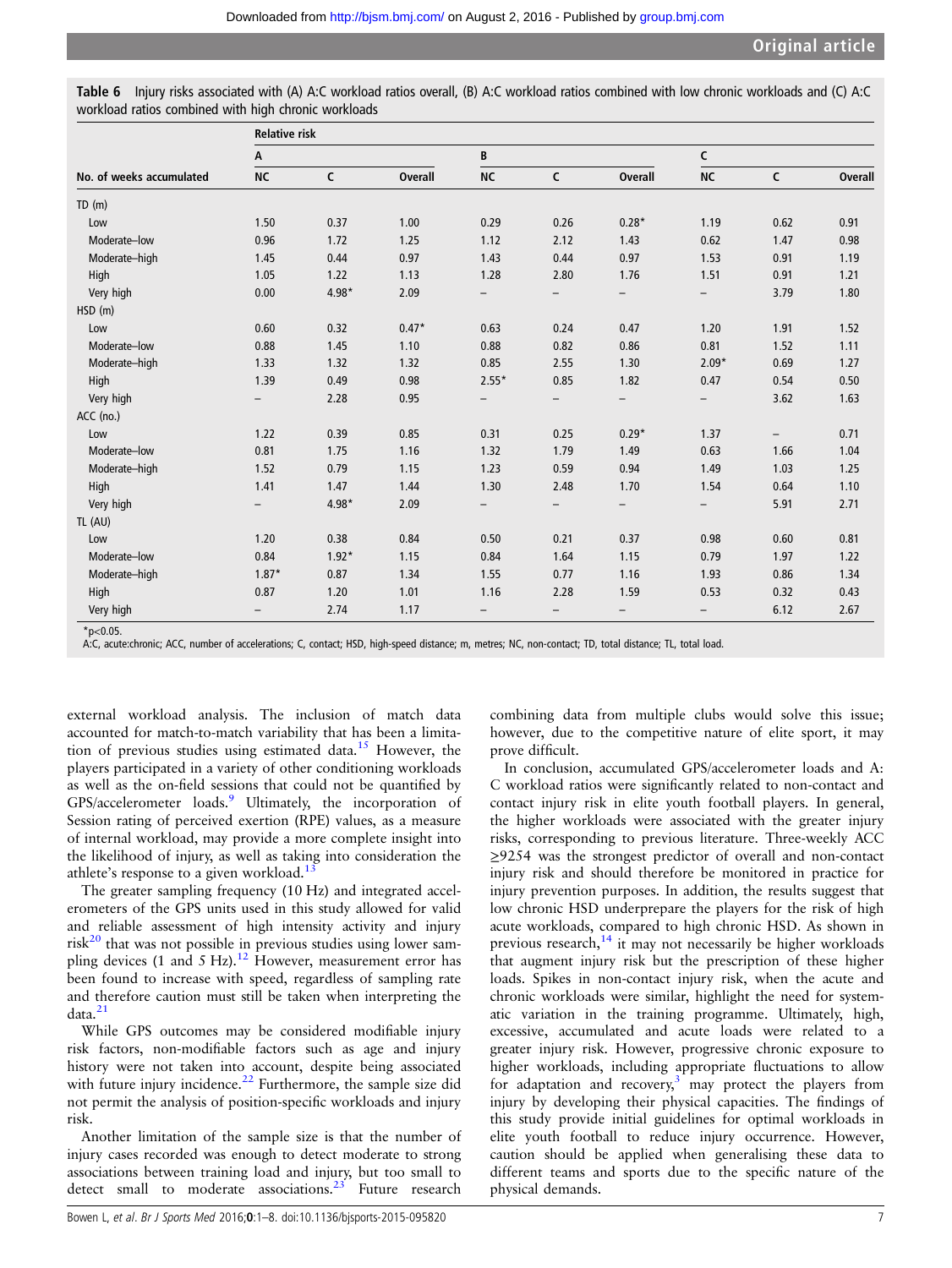## <span id="page-7-0"></span>What are the findings?

- ▸ This is the first study to examine the relationships of accumulated global positioning system-derived/ accelerometer-derived loads and acute:chronic (A:C) work load ratios with contact and non-contact injury incidence in football.
- ▸ The injury risk was greatest when a very high number of accelerations were accumulated over 3 weeks.
- ▸ Optimal high-speed running exposure should be periodised to fluctuate across a 4-week period, with the achievement of high and low distances, while ensuring that the chronic exposure is high enough to prepare the players for the necessary spikes in the A:C workload ratio.
- ▸ Contact injuries are significantly related to 1-weekly 'spikes' in various workload measures.

## How might it impact on clinical practice in the future?

- $\triangleright$  The findings of this study provide initial guidelines for implementing optimal accumulated workloads and A:C workload ratios in elite youth football to reduce injury occurrence.
- ▸ Global positioning system-derived/accelerometer-derived variables can be modelled to predict non-contact and contact injury risk.
- ▶ A:C workload ratios should be incorporated into clinical practice and compared to low and high chronic workloads.

Contributors All authors listed met the conditions required for full authorship. LB and F-XL designed the initial study proposal, which was presented to ASG and MG. From there, all four authors met regularly to ensure a scientifically sound study design was created. LB collated and analysed the data with the help of ASG and MG throughout the process. F-XL advised and checked the statistical analysis. LB wrote the main body of the article that was revised multiple times by all authors before being approved for publication.

Competing interests None declared.

Patient consent Obtained.

Ethics approval University of Birmingham Ethical Review Committee.

Provenance and peer review Not commissioned; externally peer reviewed.

Data sharing statement All data are within the article. However, any in-depth injury descriptions or raw data are the property of the club and as such are available to the experimenters, the players and the club only.

Open Access This is an Open Access article distributed in accordance with the Creative Commons Attribution Non Commercial (CC BY-NC 4.0) license, which

permits others to distribute, remix, adapt, build upon this work non-commercially, and license their derivative works on different terms, provided the original work is properly cited and the use is non-commercial. See: [http://creativecommons.org/](http://creativecommons.org/licenses/by-nc/4.0/) [licenses/by-nc/4.0/](http://creativecommons.org/licenses/by-nc/4.0/)

#### **REFERENCES**

- Barnes C, Archer DT, Hogg B, et al. The evolution of physical and technical performance parameters in the English Premier League. *[Int J Sports Med](http://dx.doi.org/10.1055/s-0034-1375695)* 2014;35:1095–100.
- Piggott B, Newton M, McGuigan M. The relationship between training load and injury and illness over a pre-season at an AFL club. J Aust Strenath Cond 2009;17:4–17.
- 3 Seyle H. The general adaptation syndrome and the diseases of adaptation. [J Clin](http://dx.doi.org/10.1210/jcem-6-2-117) [Endocrinol Metab](http://dx.doi.org/10.1210/jcem-6-2-117) 1946;6:117–230.
- 4 Gabbett TJ, Ullah S. Relationship between running loads and soft tissue injury in elite team sport athletes. [J Strength Cond Res](http://dx.doi.org/10.1519/JSC.0b013e3182302023) 2012;26:953-60.
- 5 Gabbett TJ, Domrow N. Relationships between training load, injury and fitness in sub-elite collision sport athletes. [J Sport Sci](http://dx.doi.org/10.1080/02640410701215066) 2007;25:1507-19.
- 6 Koutoures CG, Gregory AJ, American Academy of Pediatrics. Council on Sports Medicine and Fitness. Injuries in youth soccer. [Pediatrics](http://dx.doi.org/10.1542/peds.2009-3009) 2010;125:410-14.
- 7 Ekstrand J, Hägglund M, Waldén M. Injury incidence and injury patterns in professional football: the UEFA injury study. [Br J Sports Med](http://dx.doi.org/10.1136/bjsm.2009.060582) 2011;45:553-8.
- 8 Rogalski B, Dawson B, Heasman J, et al. Training and game loads and injury risk in elite Australian footballers. [J Sci Med Sport](http://dx.doi.org/10.1016/j.jsams.2012.12.004) 2013;16:499-503.
- 9 Colby MJ, Dawson B, Heasman J, et al. Accelerometer and GPS-derived running loads and injury risk in elite Australian footballers. [J Strength Cond Res](http://dx.doi.org/10.1519/JSC.0000000000000362) 2014;28:2244–52.
- 10 Hunter F, Bray J, Towlson C, et al. Individualisation of time-motion analysis: a method comparison and case report series. [Int J Sports Med](http://dx.doi.org/10.1055/s-0034-1384547) 2015;36:41-8.
- 11 Banister E, Calvert T, Savage M, et al. A systems model of training for athletic performance. Aust J Sport Med 1975;7:57–61.
- 12 Hulin BT, Gabbett TJ, Lawson DW, et al. The acute: chronic workload ratio predicts injury: high chronic workload may decrease injury risk in elite rugby league players. [Br J Sports Med](http://dx.doi.org/10.1136/bjsports-2015-094817) 2016;50:231–6.
- 13 Hulin BT, Gabbett TJ, Blanch P, et al. Spikes in acute workload are associated with increased injury risk in elite cricket fast bowlers. [Br J Sports Med](http://dx.doi.org/10.1136/bjsports-2013-092524) 2014;48:708-12.
- 14 Gabbett TJ. The training-injury prevention paradox: should athletes be training smarter and harder? [Br J Sports Med](http://dx.doi.org/10.1136/bjsports-2015-095788) 2016;50:273-80.
- 15 Ehrmann FE, Duncan CS, Sindhusake D, et al. GPS and injury prevention in professional soccer. [J Strength Cond Res](http://dx.doi.org/10.1519/JSC.0000000000001093) 2016;30:360–7.
- 16 Fuller CW, Ekstrand J, Junge A, et al. Consensus statement on injury definitions and data collection procedures in studies of football (soccer) injuries. [Br J Sports Med](http://dx.doi.org/10.1136/bjsm.2005.025270) 2006;40:193–201.
- 17 Wang Y, Chen HJ. Use of percentiles and z-scores in anthropometry. In: Preedy VR ed. Handbook of anthropometry: physical measures of human form in health and disease. New York, NY: Springer Science and Business Media, 2012:29–48.
- Gabbett TJ, Jenkins DG, Abernethy B. Physical demands of professional rugby league training and competition using microtechnology. [J Sci Med Sport](http://dx.doi.org/10.1016/j.jsams.2011.07.004) 2012;15:80–6.
- 19 Wong P, Hong Y. Soccer injury in the lower extremities. [Br J Sports Med](http://dx.doi.org/10.1136/bjsm.2004.015511) 2005;39:473–82.
- 20 Varley MC, Fairweather IH, Aughey RJ. Validity and reliability of GPS for measuring instantaneous velocity during acceleration, deceleration, and constant motion. [J Sports Sci](http://dx.doi.org/10.1080/02640414.2011.627941) 2012;30:121–7.
- 21 Coutts AJ, Duffield R. Validity and reliability of GPS devices for measuring movement demands of team sports. [J Sci Med Sport](http://dx.doi.org/10.1016/j.jsams.2008.09.015) 2010;13:133-5.
- 22 Gabbe BJ, Bennell KL, Finch CF, et al. Predictors of hamstring injury at the elite level of Australian football. [Scand J Med Sci Sports](http://dx.doi.org/10.1111/j.1600-0838.2005.00441.x) 2006;16:7–13.
- 23 Bahr R, Home I. Risk factors for sports injuries—a methodological approach. [Br J](http://dx.doi.org/10.1136/bjsm.37.5.384) [Sports Med](http://dx.doi.org/10.1136/bjsm.37.5.384) 2003;37:384–92.